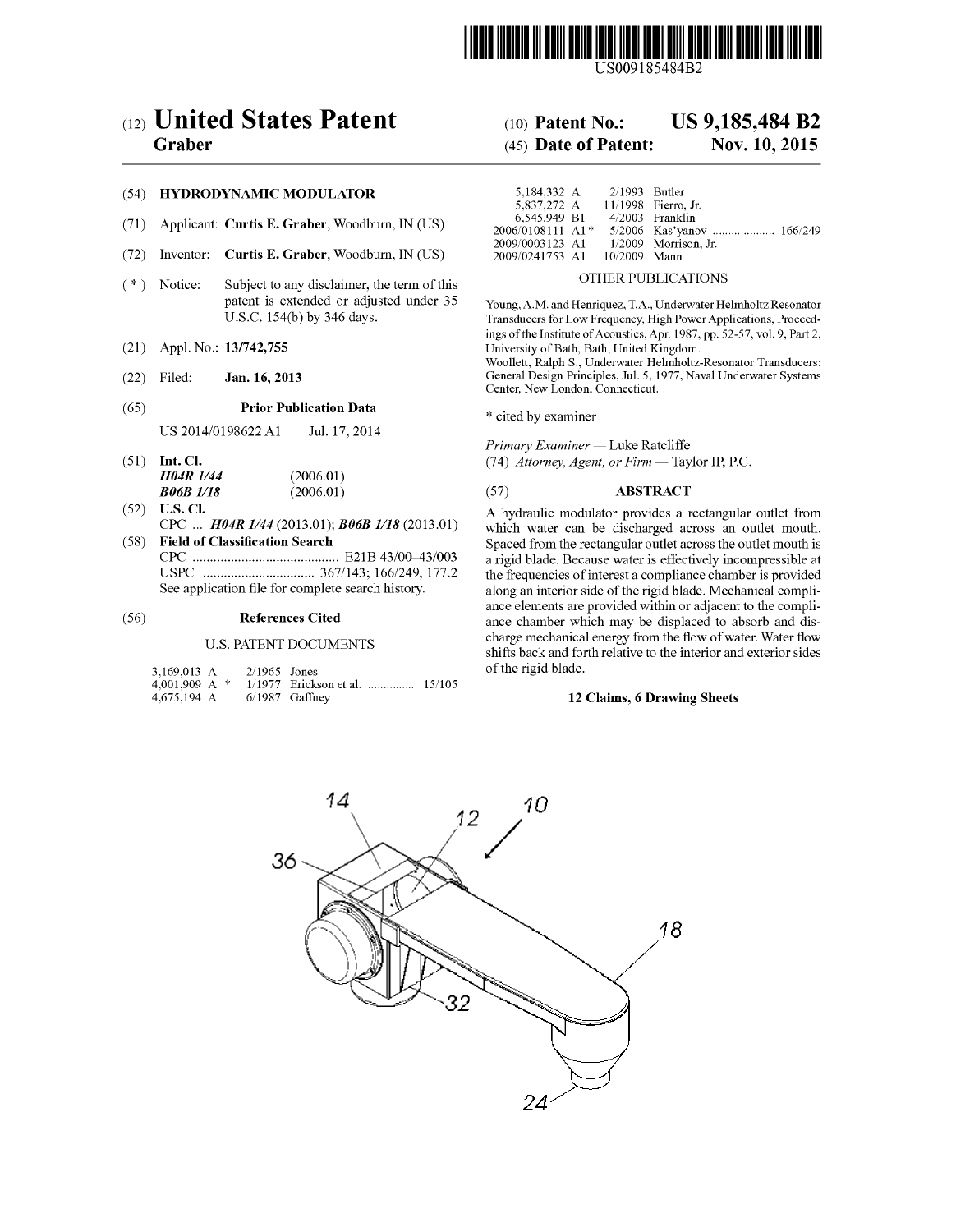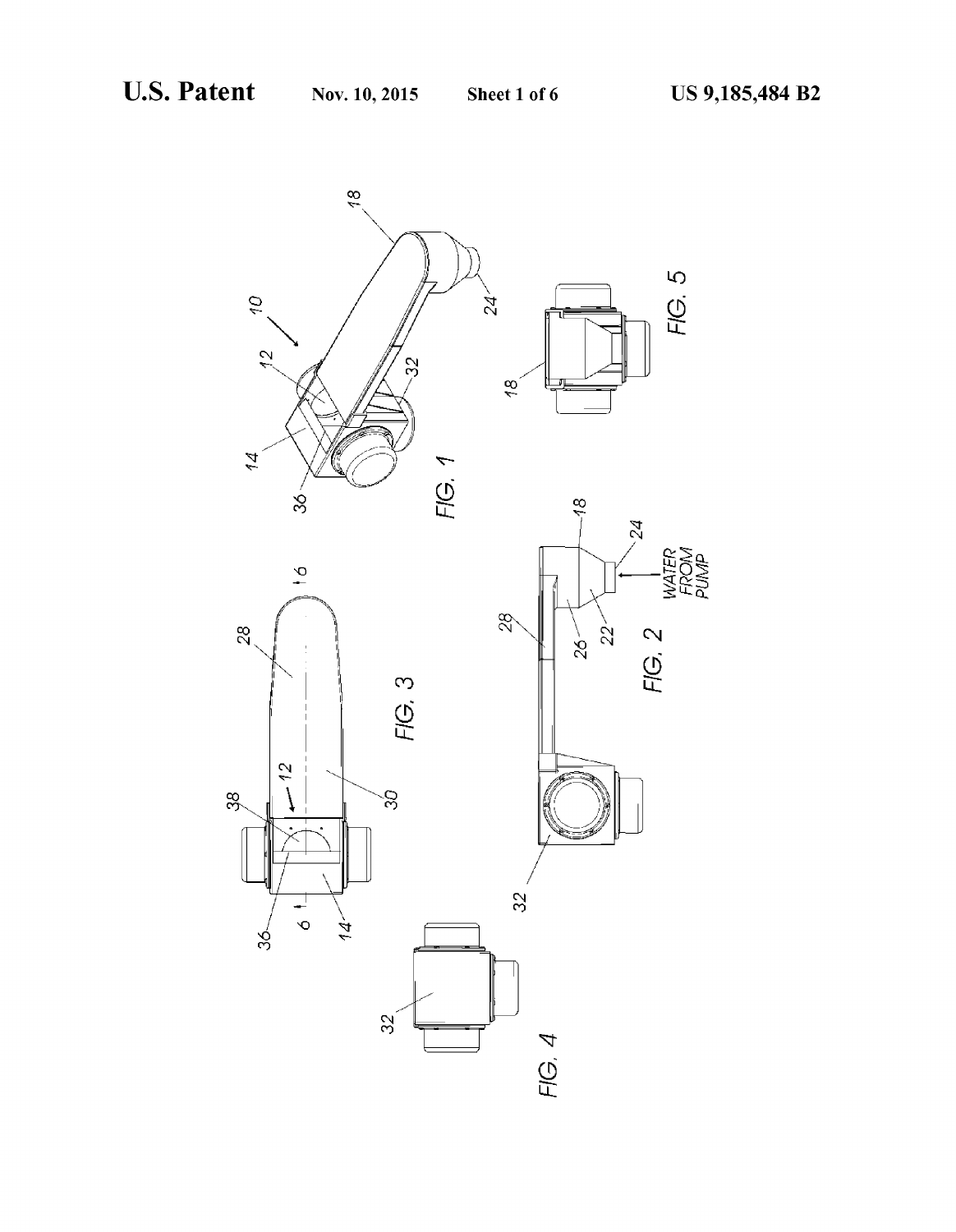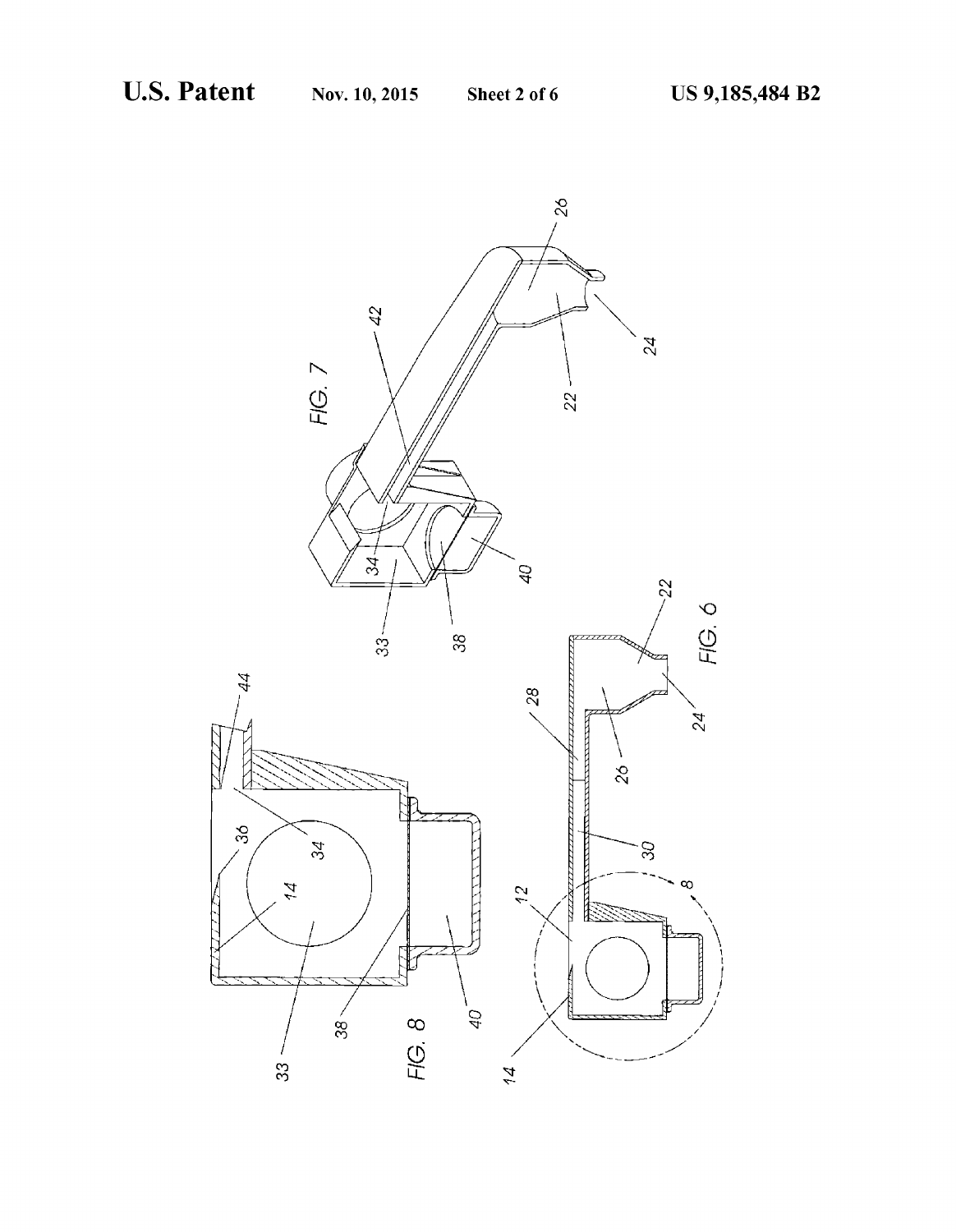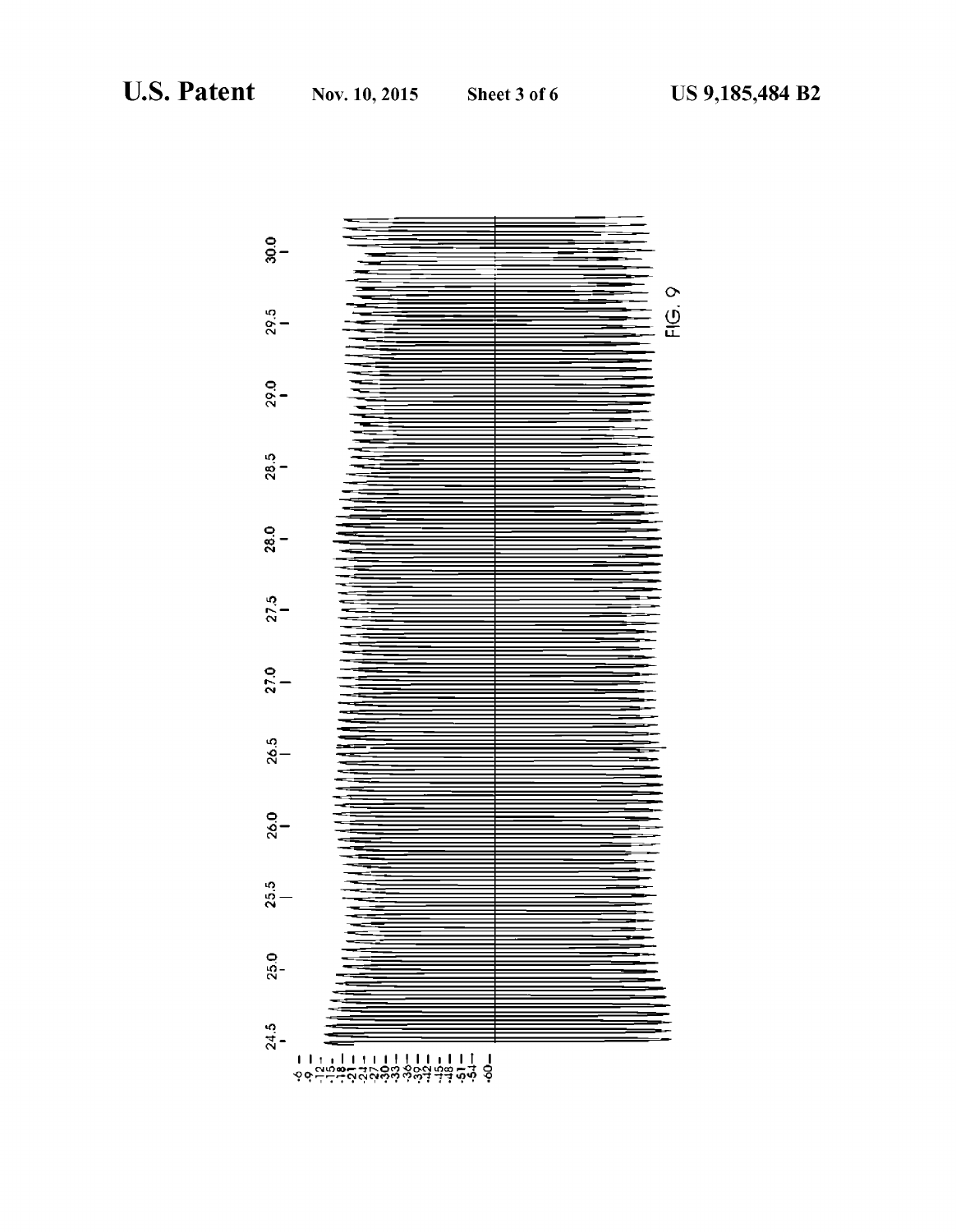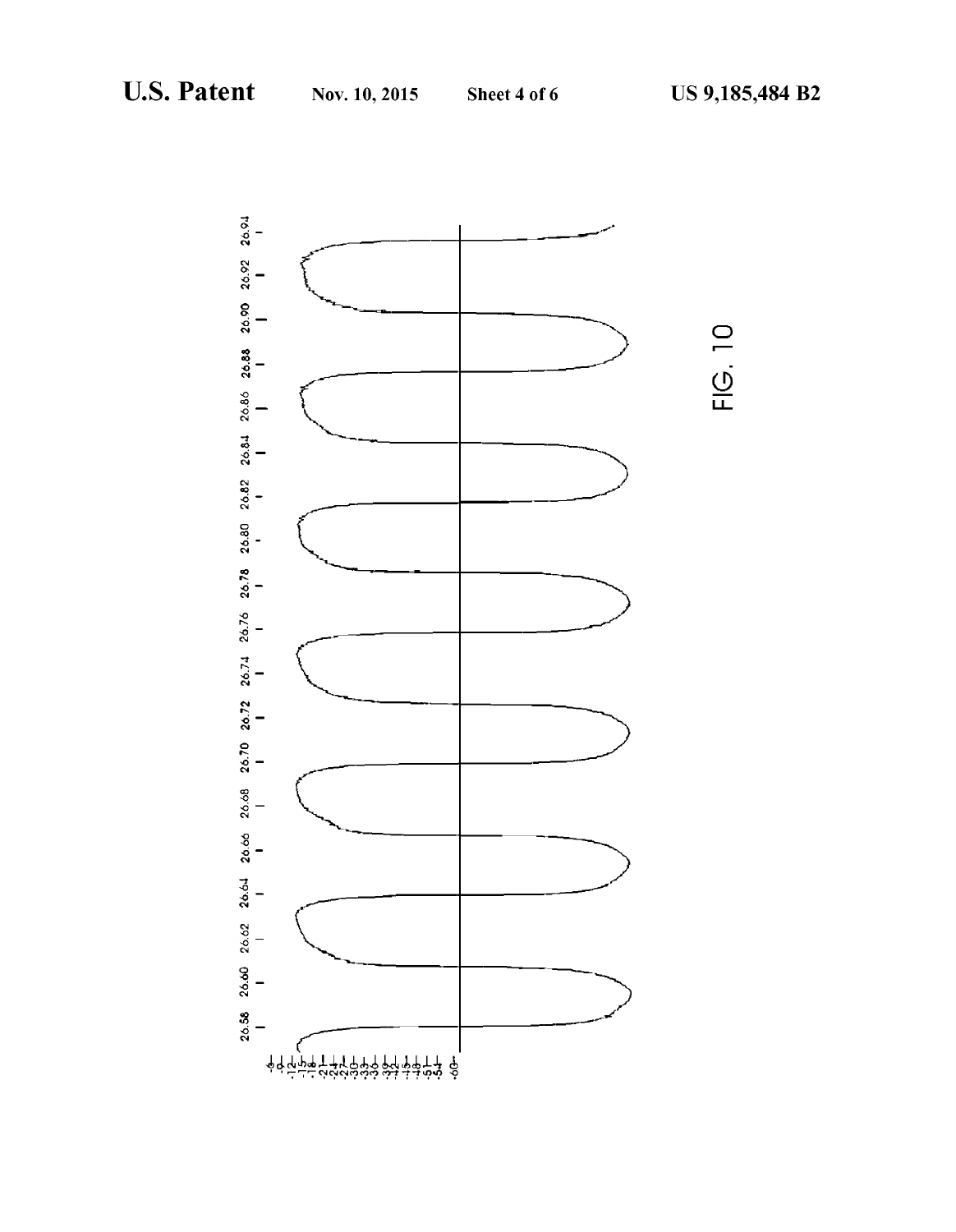

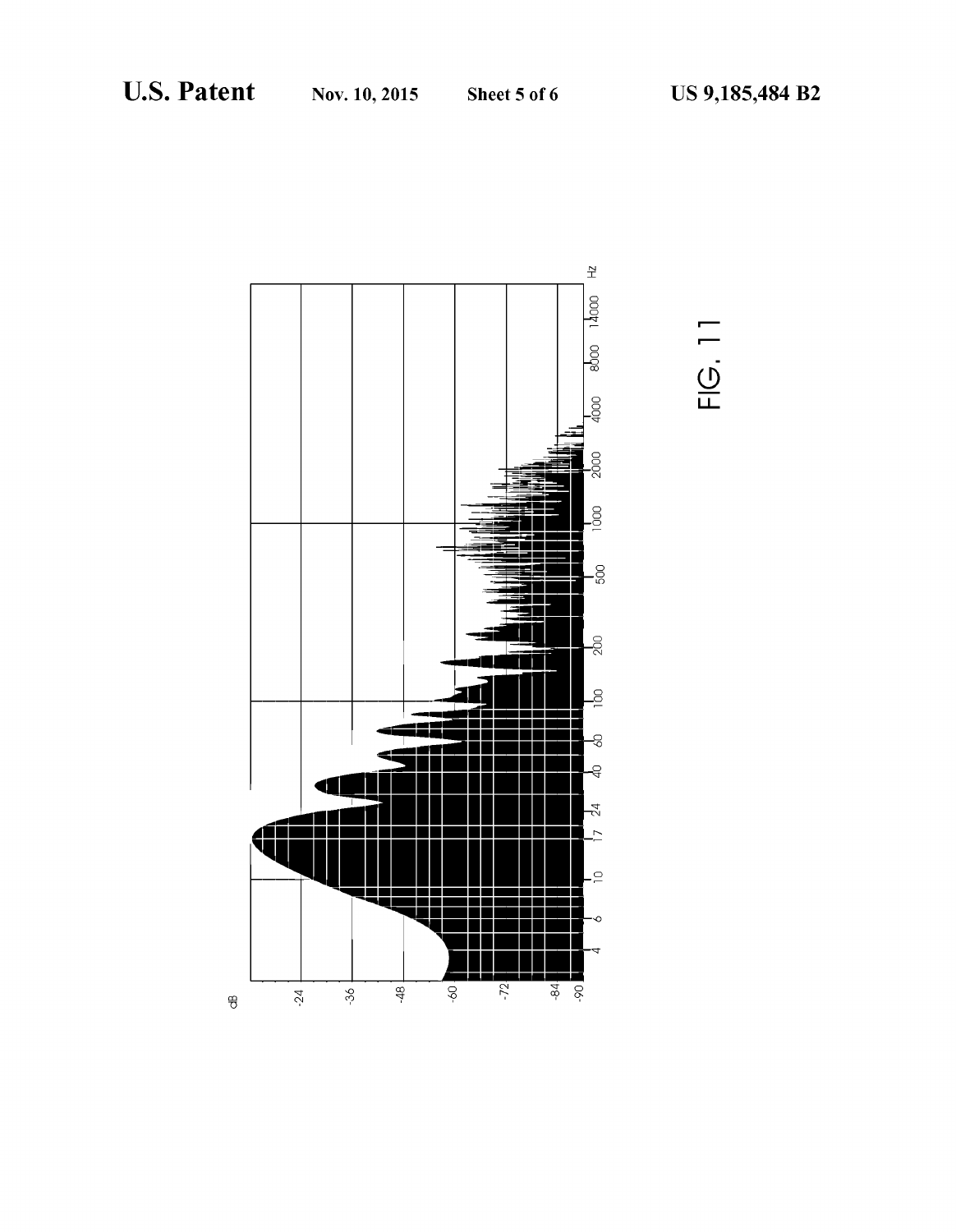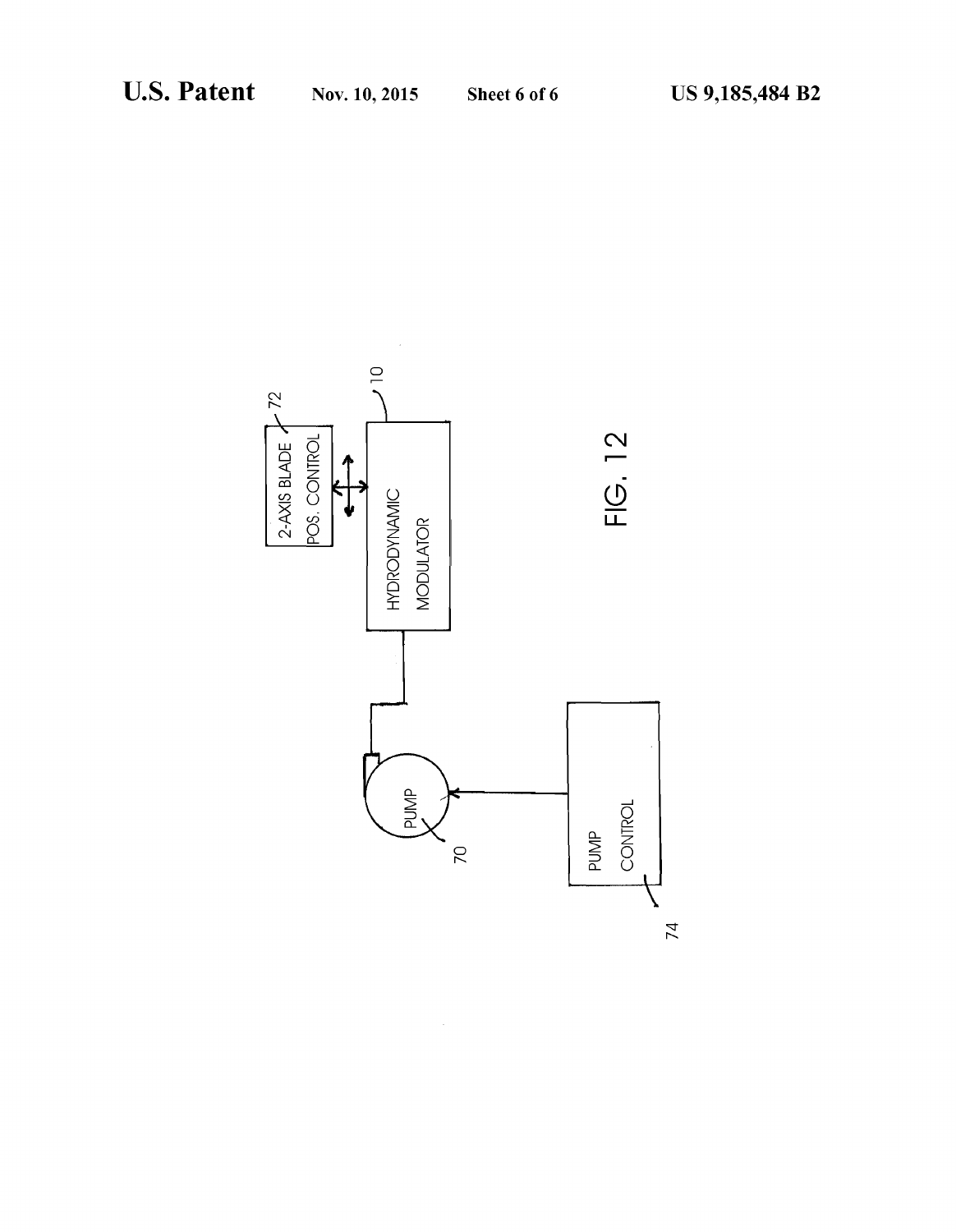# HYDRODYNAMIC MODULATOR

# BACKGROUND

1. Technical Field

The field relates to modulation of water flow for the generation of sound.

2. Description of the Problem

Underwater Sound Sources Designed Around Helmholtz Resonator Like configurations are known. Since water is 10 substantially incompressible, the compliance function of a Helmholtz resonance chamber is implemented by adaptation of the resonance chamber into a "compliance chamber." This has been done by providing "compliance tubes" in the chambers among other techniques. Unlike what occurs where a 15 compressible fluid/gas fills a resonance chamber, it is not chamber size which determines chamber compliance due to compressibility of the gas, but rather the compressibility of the compliance tubes. See Woollett, Ralph S.; Underwater Helmholtz-Resonator Transducers: General Design Prin ciples; Naval Underwater Systems Center; NUSC Technical Report 5633 (5 Jul. 1977). Such systems have been designed using ceramic piezoelectric transducers as an excitation source to radiate sound at frequencies below 100 Hz even while the transducer operates at a much higher frequency. 25 from an inlet end. These devices function to provide a strong output peak at a Helmholtz like resonance, however, the greatest energy input is at the resonant frequency of the transducer.

Another technique for producing sound in liquids, in this case ultrasonic sound, has been the so-called underwater <sup>30</sup> whistle. An example of such a system is described in Gaffney, U.S. Pat. No. 4,675,194. The '194 patent describes a device in which streams of liquids are directed through an orifice into a resonance chamber to impinge against a "vibratile element." Energy is transferred from the stream to the vibratile element 35 which results in the vibratile element vibrating at ultrasonic frequencies. The vibratile element is constructed in the form of a blade which is positioned oriented parallel to and aimed into the directed streams of liquid. The sound generated by the blade promotes reactions between materials carried in the 40 streams. A positive displacement pump is generally used to place the liquid under pressure for discharge. The jets of liquid from the orifice also shed vortices perpendicular to the direction of liquid flow and generate cavitation effects. Most ing mixing of different materials through ultrasonic agitation. underwater whistles appear to have been applied to promot-45

### SUMMARY

The hydraulic modulator of the present disclosure provides 50 an inlet for connection to a pump which Supplies water under pressure. A flow quieting and shaping section connects the inlet to a rectangular outlet from which water can be dis charged in a flat stream exhibiting laminar flow. Parallel to and spaced from the rectangular outlet is a rigid blade. The 55 rigid blade and the outlet define opposite sides of a mouth. A compliance chamber is provided along an interior side of the rigid blade adjacent to the mouth. The opposite side of the rigid blade is exposed to the ambient environment. The rigid blade operates to direct flow from rectangular outlet in an 60 alternating fashion from side to side of the rigid blade, that is, between the compliance chamber and the environment. Rebound from the compliance chamber expels water from the compliance chamber when water is directed to the outside of the rigid blade. 65

Mechanical compliance elements are provided as part of within or adjacent to the compliance chamber and allow the compliance chamber to supply the compressibility lacking in water to support resonance effects. The mechanical compliance elements absorb and discharge mechanical energy from the flow of water and allow a substantial portion of the flow of water to shift back and forth relative to interior and exterior sides of the rigid blade. The mechanical compliance elements may be tuned to select a resonant frequency. The position of the rigid blade may be changed in two-axes to change operating frequency or to change the operating pressure levels. Water flow rate may be changed to modify operating fre quency or to adjust output amplitude.

# BRIEF DESCRIPTION OF THE DRAWINGS

Understanding of the following description may be enhanced by reference to the accompanying drawings wherein:

FIG. 1 is a top quarter perspective view of the hydrody namic modulator of the present disclosure.

FIG. 2 is a side view of the hydrodynamic modulator.

FIG. 3 is a top view of the hydrodynamic modulator.

FIG. 4 is an end view of the hydrodynamic modulator taken

from the end of a modulator compliance chamber.

FIG.5 is an end view of the hydrodynamic modulator taken

FIG. 6 is a cross-sectional view of the hydrodynamic modulator taken along section line 6-6 of FIG. 3.

FIG. 7 is a cut-away perspective view taken along section line 6-6 of FIG. 3.

FIG. 8 is a detail view of the compliance chamber of the hydrodynamic modulator from the section marked with "8" of FIG. 6.

FIG. 9 is a graph of signal intensity versus time at the resonant frequency.

FIG. 10 is a graph of signal intensity versus time at a resonant frequency.

FIG. 11 is a frequency spectrum.

FIG. 12 is a block diagram of a control system for the hydrodynamic modulator.

## DETAILED DESCRIPTION

A hydrodynamic modulator 10 is shown in FIGS. 1 and 2. Hydrodynamic modulator 10 operates to produce sound at a selected frequency in water from an input stream of water supplied by a pump (not shown) while submerged in water. The embodiment illustrated in FIGS. 1-8 is particularly adapted for the generation of infrasound, however, the gen eral concepts disclosed here are not limited to low frequency devices.

Referring to FIGS. 1-5, hydrodynamic modulator 10 may be connected to receive water from a pump through an inlet 24. Water flows through a flow quieting section 18 and out through a rectangular outlet 34 across a mouth 12 in a stream. Spaced from outlet 34 across the mouth 12 and oriented into the stream is a rigid blade 14. Rigid blade 14 operates as a kind of flow control valve for the water stream. As long as the stream of water is ejected from rectangular outlet 34 exhibit ing laminar flow and at a constant pressure. The stream shifts from side to side of rigid blade 14 at a frequency fixed by position of the blade, the rate of flow of water from the outlet, the depth of the hydrodynamic modulator 10, available com pliance and its selected spring rate and area of the mouth 12.

Because water resists compression an enclosure (compli ance chamber 33) is located adjacent to the mouth 12 and along one side (hereafter the "interior side') of the rigid blade 14. The only outlet from compliance chamber 33 is mouth 12.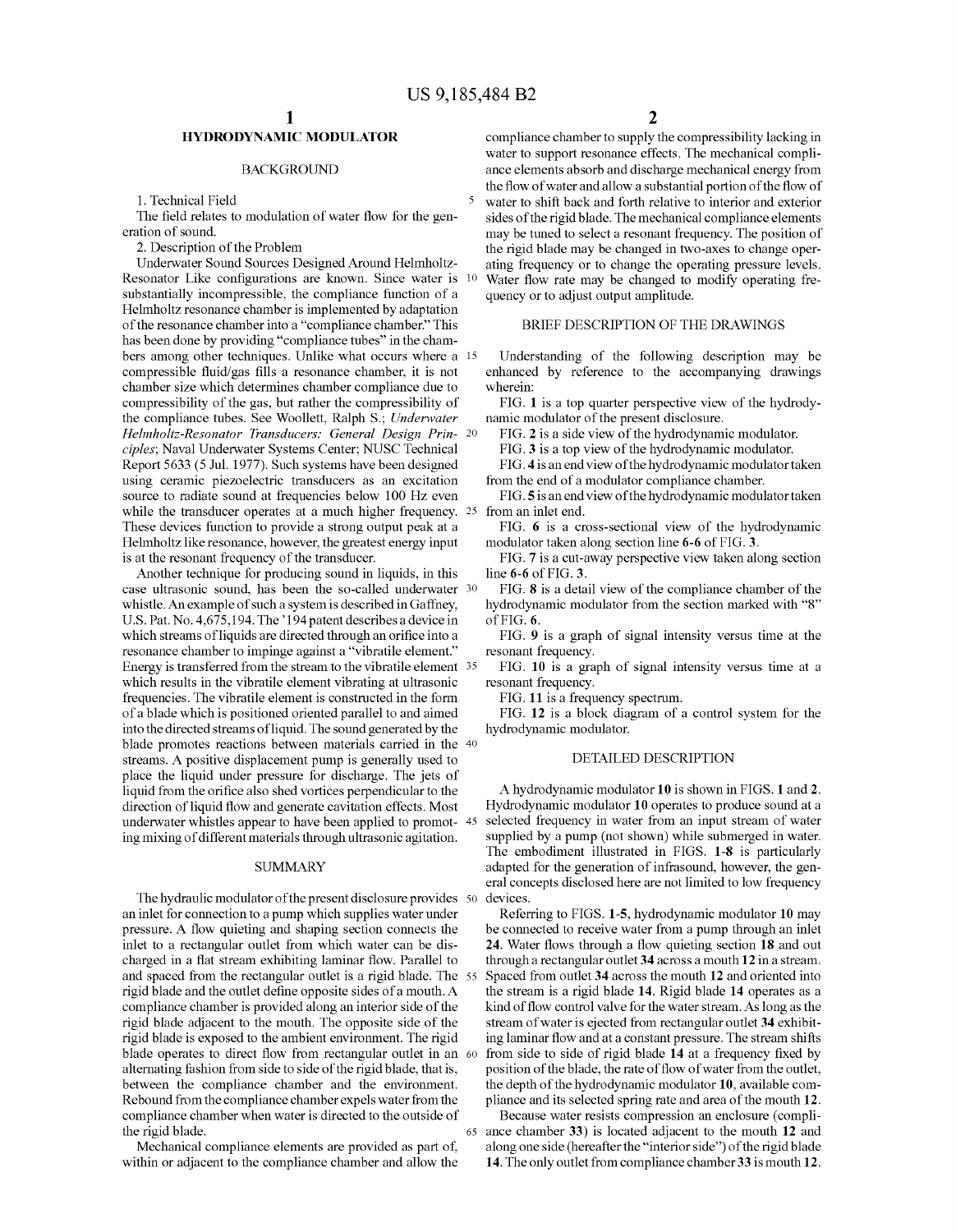10

The compliance chamber 33 functions analogously to a reso nance chamber in an air whistle by providing mechanical compliance which absorbs and discharges mechanical energy due the flow of water. In contrast to an air whistle, resonance chamber compliance is provided by mechanical elements 5 within the compliance chamber 33 or built into the walls of the compliance chamber. The resonant frequency of the com pliance chamber 33 can be adjusted by varying the size of mouth 12 and by changing the compliance of the mechanical compliance elements of the chamber.

Embodiments of hydrodynamic modulator 10 have been built to operate at frequencies from 3 Hz to 12,000 Hz. It is believed that sub 1 Hz frequencies are possible given suffi cient compliance from an air column. In high frequency embodiments resonance has been achieved just by making 15 one of the interior walls of the compliance chamber 33 thinner highly tuned compliance chamber where compliance is built into the walls of the cavity may allow pushing the upper frequency limit into the ultrasonic range. Operational fre quency can also be adjusted by changing the area of the mouth 12.Increases in the area of the mouth 12 allow for the passage of greater masses of water in and out of compliance chamber 33 and reduces the device's operating frequency while reduc ing the area correspondingly increases the operating fre- 25 quency. The primary minimum limits on size of the compli ance chamber are that it have sufficient capacity for the amount of water passed with each half cycle.

The hydrodynamic modulator 10 includes a flow quieting section **18** in which the flow of water received through the 30 inlet 24 is stabilized leading to laminar flow discharge of the water from a rectangular/slit outlet 34 and into and across mouth 12. The long axis of the rectangular outlet 34 is parallel to the plane of mouth 12. The flow quieting section 18 com prises, in upstream to downstream order, the inlet 24, an 35 upstream expansion Zone 22 in the form of an inverted cone with its circular sections perpendicular to the direction offlow of water, a cylindrical upstream planar or flow calming Zone 26 immediately downstream from the upstream expansion Zone 22, a trapezoidal downstream expansion Zone 28 having 40 a rectangular cross section and lastly a downstream planar Zone 30 defining a laminar flow conduit 42 (see FIG. 7) having fixed dimensions along its length which steadies flow for laminar discharge from the rectangular outlet 34. While flow quieting section 18 has multiple stages, a system having 45 a single stage of calming area coupled to the slit nozzle would save space at the expense of some loss in laminar flow from the stream.

Rigid blade 14 is beveled to a labium lip 36 parallel and adjacent to the edge of mouth 12 opposite the rectangular 50 outlet 34. Labium lip 36 is formed in rigid blade 14 by beveling the outside surface of the blade to a leading edge. A relatively small angle produces better results than blunter angles with an optimum angle being between 10 to 15 degrees. As an alternative the blade could simply be made 55 thinner and rigidity maintained using carbon fiber construc tion. Beveling could then be dispensed with, however there would likely be a loss of efficiency.

The hydrodynamic modulator 10 is conceptually divided into a second major section based around a resonance assem 60 bly 32 located adjacent to mouth 12. Resonance assembly 32 encloses a compliance chamber 33 and provides three com pliance control volumes 40, two to the sides of the compliance chamber and one at the bottom. The top face of the resonance assembly 32 is partially open to the environment through the 65 mouth 12 adjacent the rectangular outlet 34. The top face is partially closed by a rigid blade 14 which is located co-planar

4

to the upper portion 44 (see FIG. 8) of the flow adaptor section 18 but distal to the rectangular outlet 34. Dropping rectangular slot 34 deeper into the compliance chamber relative to the rigid blade 14 increases the maximum pressure the device will modulate at while also increasing the on-set threshold pressure of initial operation.

As shown in FIGS. 6-8, compliance chamber 33 is located within resonance assembly 32 and is roughly cube shaped although its shape is not critical. The enclosed Volume is open to the environment along mouth 12. There are a number of ways the compliance parameters of compliance chamber 33 can be varied. Woollett, for example, described the use of "compliant tubes." A compressible foam or rubber mecha ance chamber. Such elements could be used here mounted along corners of the compliance chamber 33. The object of the compliance mechanism used, be it a compliance tube or, as here, a compliance diaphragm38 is to provide the capacity to absorb mechanical energy that the water filling the com pliance chamber 33. In the present device it is intended that water flow shift from side to side of the rigid blade 14 at or close to the resonant frequency of the compliance chamber 33 in a fashion analogous to the operation of an air whistle. In contrast to air in an air whistle, the working fluid in hydrodynamic modulator 10 is a substantially incompressible liquid and at low frequencies water will escape from mouth 12 rather than absorb significant mechanical energy through its compression in the compliance chamber 33.

The primary mechanisms of the present embodiment for establishing values for compliance parameters are an elastic compliance diaphragm 38 located in one side of the resonant assembly 32 and a compliance control volume 40 which backs the compliance diaphragm 38 on the side opposite to the side of the diaphragm exposed to the compliance chamber 33. The compliance volume 40 is filled with gas, which may be air. Pressure may be adjusted in the compliance volume to maintain balance in forces on both sides of the compliance diaphragm and thus maintain a constant strain across the compliance diaphragm with changes in depth under water of the hydrodynamic modulator 10. The gas in compliance con trol volume 40 is compressible and as a result the elastic compliance diaphragm 38 and the air can absorb mechanical energy from and release mechanical energy to water flowing into the compliance chamber 33 and out of the mouth 12.

The compliance control volume 40 can be replaced with a number of structures including, for example, a compression spring or other mechanisms for adjustment of its operating parameters could be included such as a variable displacement piston which could be used to adjust the neutral volume of the compliance control volume 40. Compliance diaphragm 38 may even be left open to the environment on the side not lining the compliance chamber 33. The volume of the com pliance chamber 33, as long as sufficient to keep the area around rigid blade 14 free of obstructions, is not particularly important. In another case, if air can be trapped in a compliance control volume 40 it is possible to dispense with com pliance diaphragm 38. One or more simple trapped air bubbles can function as the mechanical compliance element. The compliance increases with increases in the spring con stant of the compliance control/tuning volume 40. It also depends upon the elastic properties of the compliance dia phragm 38, if present, the compressibility of the liquid in compliance chamber 33, which is usually so small as to be of no consequence, and potentially on the stiffness of the com pliance chamber 33 walls.

In operation water ejected from outlet 34 has a rectangular prism section. The flow is laminar and is directed across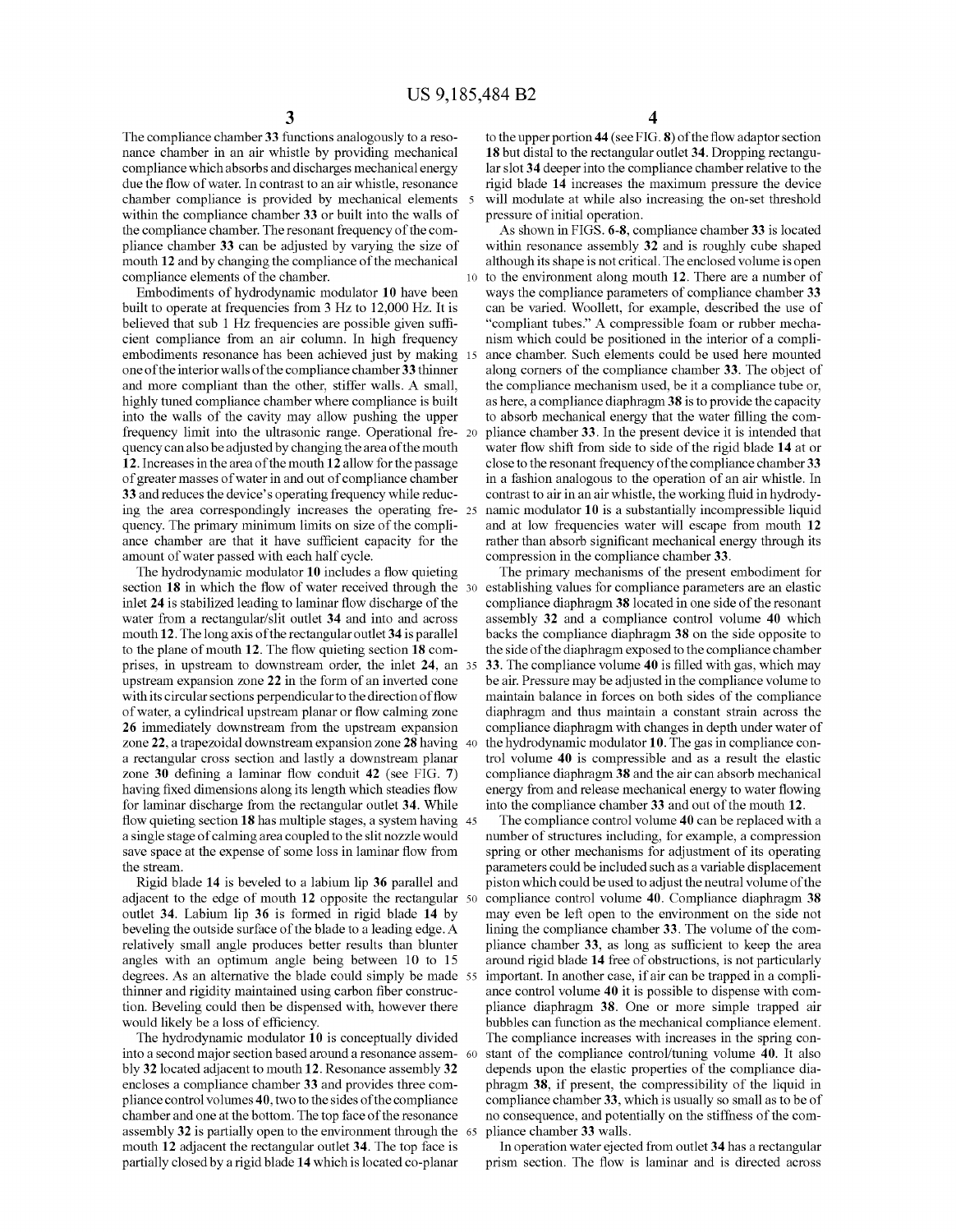mouth 12 onto a labium lip 36 for a rigid blade 14. The flow of water alternates from front to back sides of the rigid blade 36. This alternation of sides occurs at a frequency determined and steadied by parameters of a compliance chamber 33. Output frequency of pulses of water discharged from mouth 5 12 varies with flow and the values of the compliance chamber parameters.

Lowering the rectangular outlet 34 deeper into the compli ance chamber 33 in relationship to the rigid blade 36 increases the maximum pressure the device will modulate at the cost of increasing the on-set threshold pressure for initial operation. In order to run the modulator 10 at highest pressure the outlet 34 is often significantly lower than the blade 36. Conversely, a unit can be built to work at very low pressure using an outlet 34 height that is nearly centered on the edge of the blade. If rigid blade 14 is made positionable, including the ability to move into and out of the compliance chamber 33, and back and forth relative to outlet 34, the hydrodynamic modulator 10 can be provided with the ability to change operating fre-  $_{20}$ quency and output amplitude. 10 15

Modulators have been built to produce selected fixed fre quencies from 3 Hz to 12,000 Hz. However operation at below 1 Hz and the use of much smaller, highly tuned com phance chambers to produce the fixed frequency in the ultra- 25 sonic region are believed to be possible. In high frequency versions adequate compliance was achieved by thinning out one of the interior walls of the chamber to give it some flex. Backing of the wall using an air column was not necessary.

Nor is it strictly necessary to use a four stage flow calming 30 conduit. A single stage calming area coupled to the outlet which would save space. A narrow bevel angle for the edge of blade 12 has been found to produce better results than thicker, blunter angles. An optimum angle appears to be between 10-15 degrees. It is possible to use a blade with no bevel if 35 sufficiently narrow and rigid. A thin wall section of stiff carbon fiber for instance might work.

Hydrodynamic modulator 10 operates in a manner analo gous to common weight and spring oscillator. The water in motion moving between the interior cavity and the external 40 area is the mass, the diaphragm flexural q or compliance is the number of spring coils allowing for excursion of the weight in its oscillation, and the Volume of air behind the diaphragm is the spring tension rate. Larger Volumes of air behind the diaphragm tend to tune the mass to lower frequency, tighter 45 less flexible diaphragm materials tend to shift the frequency limitations up based upon limiting excursion of the masses oscillation. Larger aperture mouth areas (item 12) tend to increase the mass of the moving fluids and move the fre quency lower, increased flow/pressure tends to increase the 50 frequency of the device.

FIGS. 9-11 are graphs illustrating test data relating to operation of a representative device. Here a hydrodynamic modulator 10 is operating in infrasound (18 Hz) as shown in primary hump in output centered at 18 Hz. The parameters of the hydrodyamic modulator 18 and its operation include a flow rate of 160 gallons per minute at 23 psi from outlet 34 at a depth of 1 to 3 feet. Sound intensity is 148 dB providing 3 cubic inches of volumetric water displacement with each 60 cycle. The spring constant is 625.5 N/m. The area of the mouth 12 is 19.25 square inches. A particular spectrum is valid for a particular depth. Here the depth is in the area of a couple of feet. If depth is increased the operating frequency increases up to a limit. Increasing depth functions to increase 65 the spring constant in hydrodynamic modulator 10. However, at some depth the device will simply cease functioning. FIGS. 9 and 10. The spectrum graph (FIG. 11) shows a large 55

Referring to FIG. 12, a block control diagram illustrates incorporation of two-axis positional control 72 for rigid blade 14 in hydrodynamic modulator 10. Rigid blade 14 may be moved to change the spacing across mouth 12 or to adjust the relative alignment of the blade relative to rectangular outlet 34. In addition, the operating speed of a pump 70 which provides water to hydrodynamic modulator 10 may be changed using a pump controller 74.

What is claimed is:

1. An hydraulic modulator comprising:

- a flow quieting and shaping section including an inlet for connection to a source of water under pressure;
- a laminar flow outlet from the flow quieting and shaping section;
- a rigid flow control blade located spaced from the laminar flow outlet and aligned parallel to the direction offlow of fluid discharged from the laminar flow outlet;
- a compliance chamber along and defining an interior side of the rigid blade; and
- at a least a first mechanical compliance element located within or adjacent to the compliance chamber, the mechanical compliance element including:
	- a displaceable section in a wall of the compliance cham
	- ber; and<br>a spring supporting the displaceable section, the spring being a gas filled cavity adjacent the compliance chamber, and the displaceable section being an elastic diaphragm dividing the compliance chamber from the gas filled cavity.

2. The hydraulic modulator of claim 1, the mechanical compliance elements including compressible members located in the compliance chamber.

3. The hydraulic modulator of claim 1, the mechanical compliance elements including an elastic diaphragm open to the environment on one side.

4. The hydraulic modulator of claim 1, the flow quieting and shaping section including an upstream section including a circularly cross sectionally shaped expansion and holding section and a downstream rectangularly shaped discharge section.

5. An hydraulic modulator comprising:

means for shaping a water stream into a rectangular cross section with substantially laminar flow characteristics;

- a mouth across which the means for shaping directs a water stream;
- a compliance chamber located along one side of the mouth;
- site the means for shaping for directing the water stream into and out of the compliance chamber in an alternating fashion;
- means for varying the compliance of the compliance cham ber including a gas filled Volume located along a side of the compliance chamber and a displaceable barrier sepa rating the compliance chamber from the gas filled volume.

6. The hydraulic modulator of claim 5, further comprising: the flow control structure being a beveled rigid blade positioned parallel to the water stream.<br>7. The hydraulic modulator of claim 6, further comprising:

the displaceable barrier being an elastic diaphragm.

8. The hydraulic modulator of claim 7, further comprising: means for varying gas pressure in the gas filled Volume at a static displacement of the displaceable barrier.

9. The hydraulic modulator of claim 6, further comprising: the beveled rigid blade forming a wall of the compliance chamber.